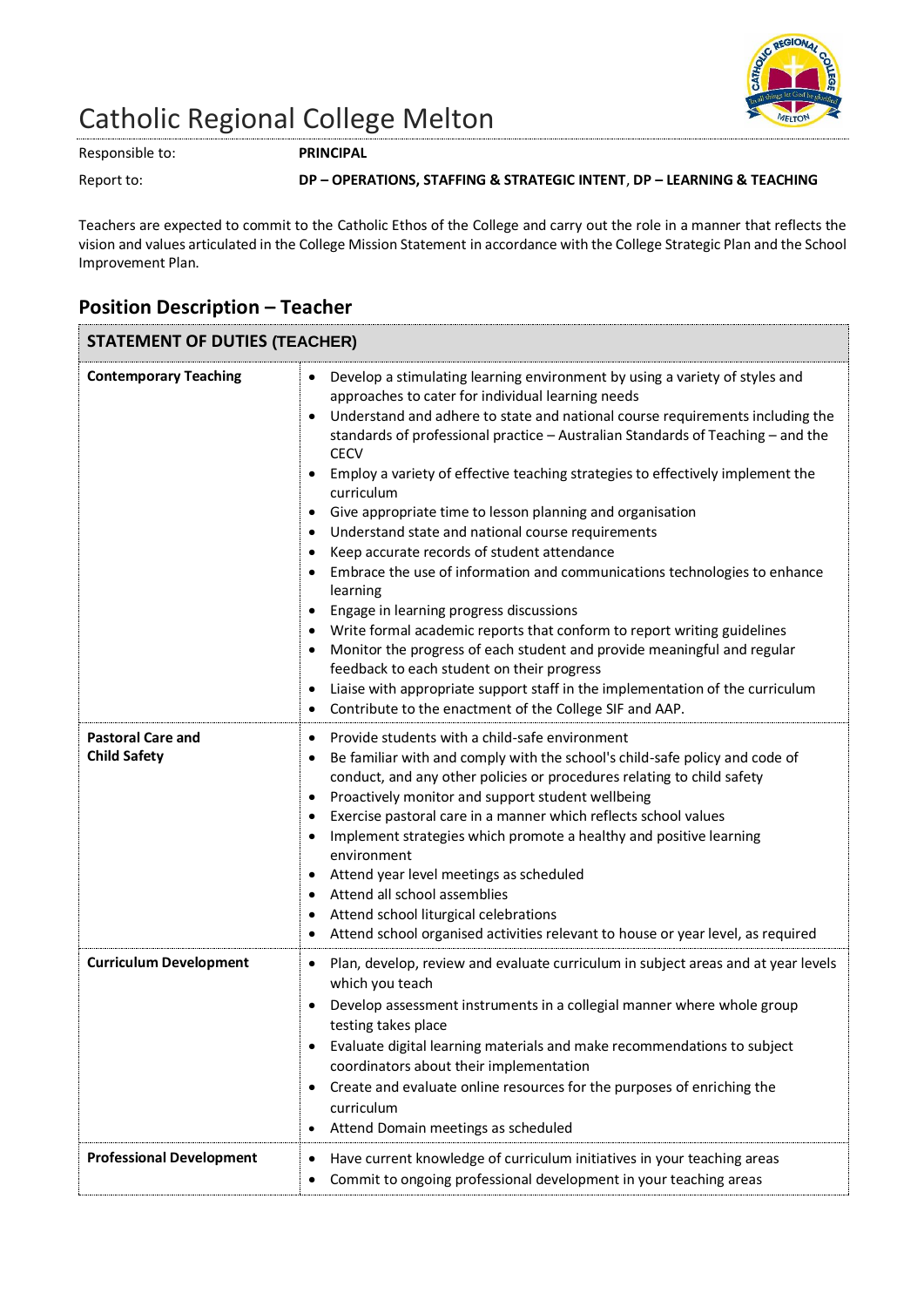| <b>STATEMENT OF DUTIES (TEACHER)</b>               |                                                                                                                                                                                                                                                                                                                                                                                                                                                                                                                                                                                                                                                                                                                                                                                                                                           |  |
|----------------------------------------------------|-------------------------------------------------------------------------------------------------------------------------------------------------------------------------------------------------------------------------------------------------------------------------------------------------------------------------------------------------------------------------------------------------------------------------------------------------------------------------------------------------------------------------------------------------------------------------------------------------------------------------------------------------------------------------------------------------------------------------------------------------------------------------------------------------------------------------------------------|--|
|                                                    | Be open to researching areas of interest relevant to directions provided in the<br>٠<br>school's strategic plan<br>Continue development of ICT skills as technologies evolve<br>٠<br>Participate in the staff appraisal process via ARM<br>٠<br>Be an active member of a relevant professional association as duties permit<br>$\bullet$<br>Support collegial learning by acting as a mentor or supervising and supporting<br>٠<br>a student teacher after consultation with Domain Leaders                                                                                                                                                                                                                                                                                                                                               |  |
| <b>Co-Curricular Involvement</b>                   | Support and be involved in the co-curricular program<br>$\bullet$<br>Proactively encourage students to participate in co-curricular activities<br>٠<br>Act as a role model for participating students<br>$\bullet$<br>Keep accurate records of student attendance and participation within the<br>٠<br>co-curricular activity<br>Create and maintain a safe environment in which students may enjoy their<br>٠<br>participation<br>Oversee the provision and care of relevant equipment materials and first aid<br>$\bullet$<br>requirements                                                                                                                                                                                                                                                                                              |  |
| <b>General and Administrative</b><br><b>Duties</b> | Contribute to a healthy and safe work environment for yourself and others and<br>٠<br>comply with all safe work policies and procedures<br>Maintain currency of first aid, mandatory reporting, diabetes and anaphylaxis<br>٠<br>training<br>Demonstrate duty of care to students in relation to the physical and mental<br>٠<br>wellbeing<br>Attend all relevant school meetings and after school services/assemblies,<br>$\bullet$<br>sporting events, mass, community and faith days as well as professional<br>learning opportunities<br>Participate in duty supervision as rostered and other supervision duties<br>when required<br>Demonstrate professional and collegiate relationships with colleagues<br>٠<br>Uphold the professional standards expected of a teacher<br>$\bullet$<br>Other duties as directed by the Principal |  |

| <b>SELECTION CRITERIA</b>                         |                                                                                                                                                                                                                                                                                                                                                                                                             |  |
|---------------------------------------------------|-------------------------------------------------------------------------------------------------------------------------------------------------------------------------------------------------------------------------------------------------------------------------------------------------------------------------------------------------------------------------------------------------------------|--|
| <b>Commitment to</b><br><b>Catholic Education</b> | A demonstrated capacity to model the ethos of a Catholic school and its mission.<br>$\bullet$<br>A demonstrated understanding of the Church's teachings and the Catholic<br>teacher's role in the mission of the Church<br>Commitment to own personal faith journey<br>A demonstrated capacity to instil in staff and students a respect for each other in<br>accordance with the teachings of Jesus Christ |  |
| <b>Commitment to</b><br><b>Child Safety</b>       | Experience working with children<br>A demonstrated understanding of child safety<br>A demonstrated understanding of appropriate behaviours when engaging with<br>children<br>Familiarity with legal obligations relating to child safety (e.g. mandatory reporting<br>and reportable conduct)<br>Be a suitable person to engage in child-connected work                                                     |  |
| <b>Education and Experience</b>                   | Relevant teaching qualifications and experience teaching Food Technology<br>Current Victorian Institute of Teaching (VIT) registration<br><b>Current First Aid Certificate</b><br>Accreditation to teach in a Catholic school (or be working towards such<br>accreditation)                                                                                                                                 |  |

÷,

 $\bar{t}^{\rm max}$